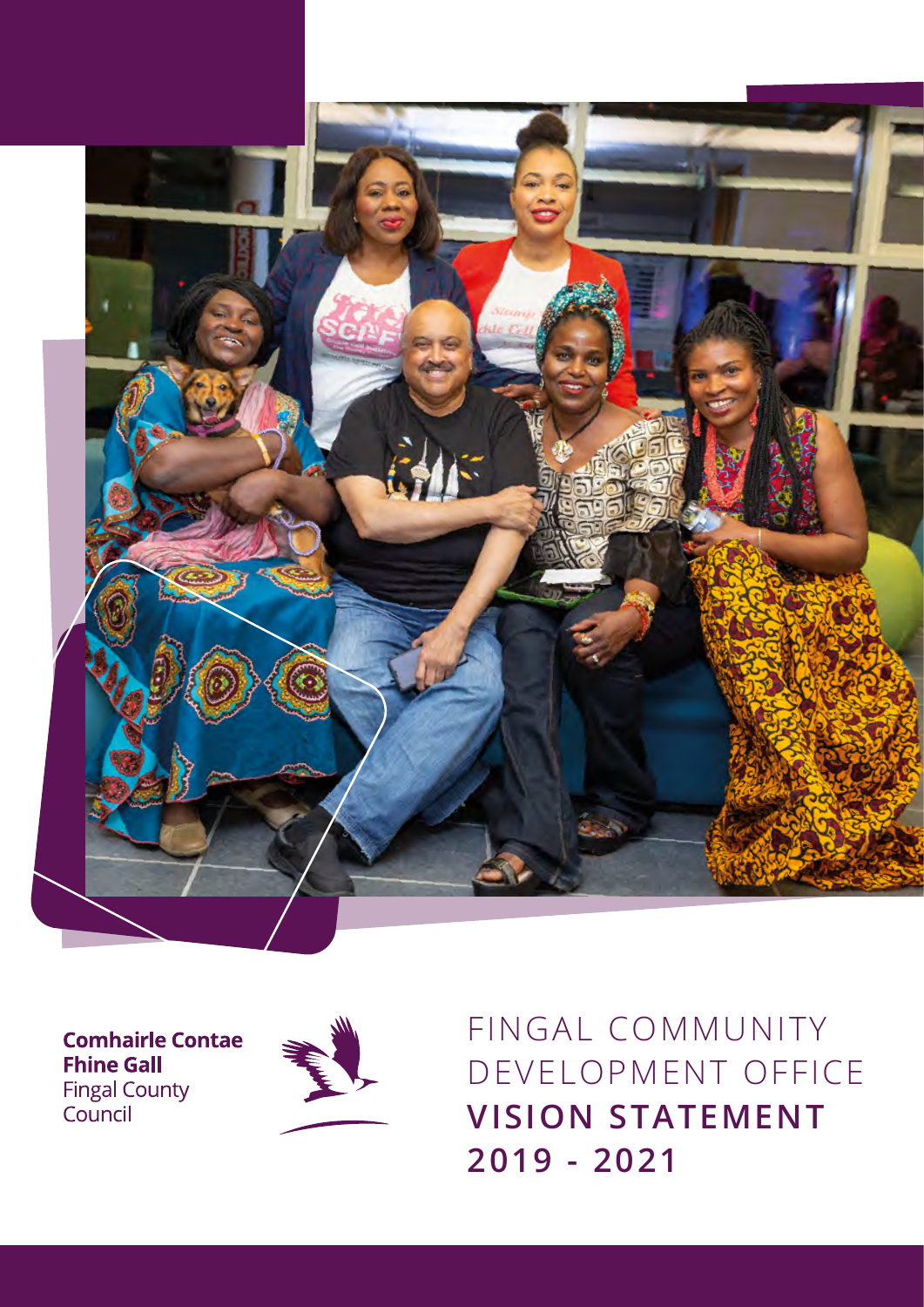## 01 COMMUNITY DEVELOPMENT

Community development is a process where community members come together to take collective action and generate solutions to common problems. Community wellbeing, economic, social, environmental and cultural challenges are often solved through collective action being taken at a grassroots level. Community development ranges from small initiatives within a local group to large initiatives that involve the broader community.

Building community capacity, strengthening community participation and involving people in decisions that affect their lives is a complex process and can only be achieved by working with local communities and agencies who have responsibility to the people in those communities.





#### THE COMMUNITY DEVELOPMENT OFFICE

The Community Development Office (CDO), under the remit of the Community, Culture and Sports Division of Fingal County Council (FCC) was established in 2004 to provide a very important service in the community, one aimed at making a difference to local communities and helping resolve issues where possible at local level. The Community Development Office strives to bring communities together and provide facilities to enable positive change in the lives of the citizens of Fingal. Through this community work and the provision of shared facilities, the communities of Fingal are supported in identifying and collectively addressing their own problems and challenges.

The work of the Community Development Office reaches far into the communities of Fingal, providing funding information and support, facility supports and is an important stakeholder in interagency collaboration with the goal of delivering on the aims and mission of the Community Development Office and Fingal County Council. The work of the office is carried out in adherence to the Putting People First: Action Programme for Effective Local Government 2012 and underpinned by the Local Government Reform Act 2014.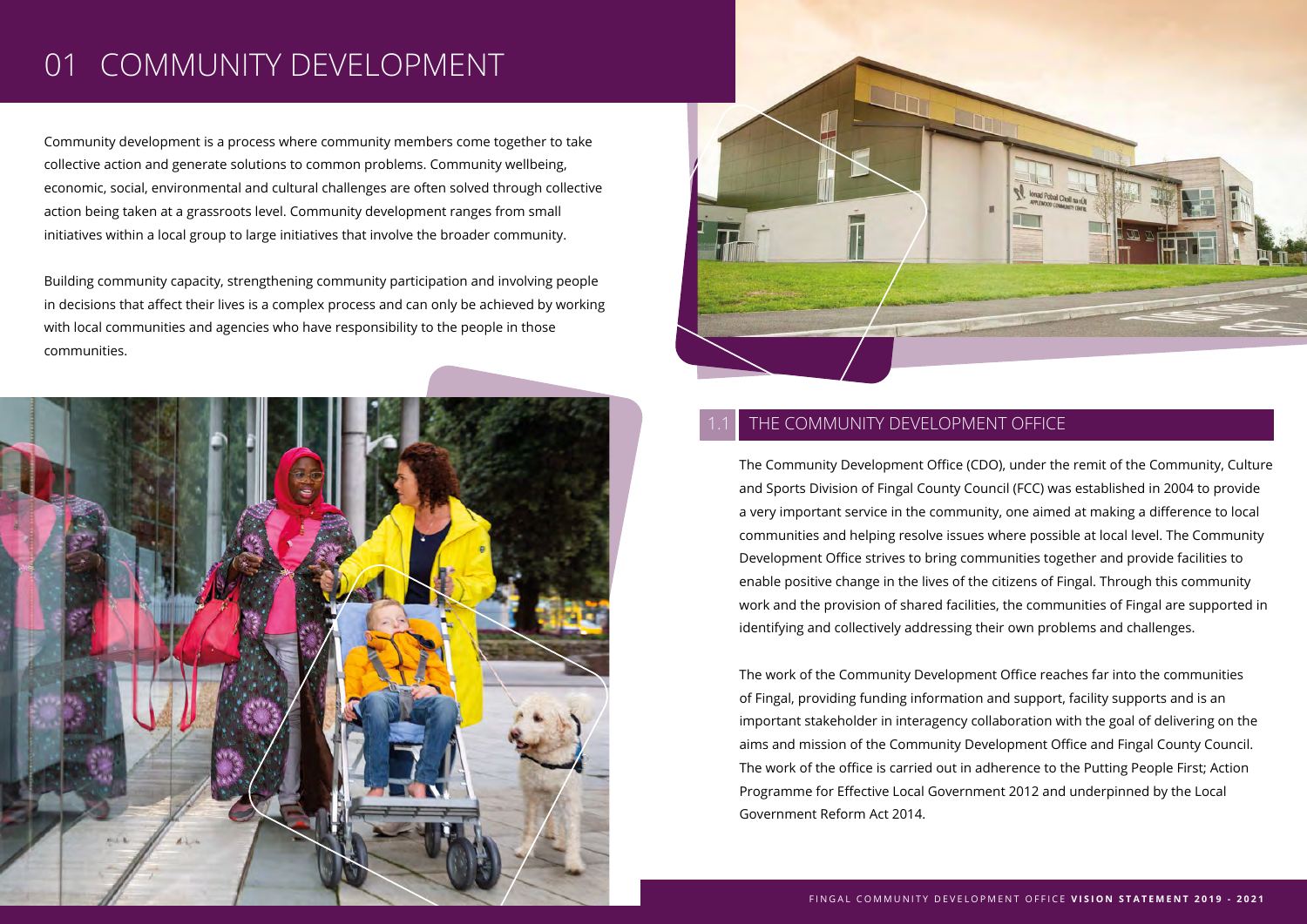

*"* **<sup>1</sup>** *A key purpose of local government is to promote the well-being and quality of life of citizens and communities, through eff ective, accountable representation, and effi cient performance of functions and delivery of services. Local authorities have certain advantages over more centralised organisations. Many public services can be delivered best through locally-based bodies that are responsive to local needs and circumstances. Local responsibility and accountability, subject to overall standards and oversight, can help to achieve good performance, with greater commitment and ownership than is likely through centralised organisation."*

Fingal Community Development office has prepared a Vision Statement to guide and ensure the continued delivery of focused and appropriate community development work in Fingal.



### 02 THE FINGAL COMMUNITY DEVELOPMENT OFFICE VISION

The Community Development Office and local stakeholders share a common vision for the future - to build stronger communities across Fingal that are self sustaining, with greater levels of integration, and have an input into decisions that affect their community.

In delivering on this vision, there is a realisation that the Community Office must ensure that effective leadership, collaboration and communication, both internally and externally occurs. It is also acknowledged that priority should be given to the more vulnerable and disadvantaged communities across Fingal.

#### COMMUNITY DEVELOPMENT OFFICE MISSION STATEMENT

*Working to build a strong sense of place and wellbeing through the development of equal, inclusive and connected communities.*

#### THE VALUES OF THE COMMUNITY DEVELOPMENT OFFICE

The Community Office carries out its work adhering to the following values.

| Making a Difference |                   | <b>Equality &amp; Respect</b> |  | Collaboration   |  |
|---------------------|-------------------|-------------------------------|--|-----------------|--|
|                     | <b>Empowering</b> |                               |  | People Centered |  |

The office balances a task-oriented approach with the collaborative nature of the community development process, working in partnership while not imposing or directing.

The Community Office works in collaboration with other departments of FCC and with representatives of voluntary groups within the community. This shared involvement in the identification of issues to be addressed, the skills and resources that exist, the opportunities that are available and challenges presenting is central to the development of sustainable communities. This means that the work carried out by the Community Development office is a crucial cog in the wider wheel of Local Government service delivery.

**1**  *Putting People First, Action Programme for Eff ective Local Government Department of the Environment, Community and Local Government, October 2012*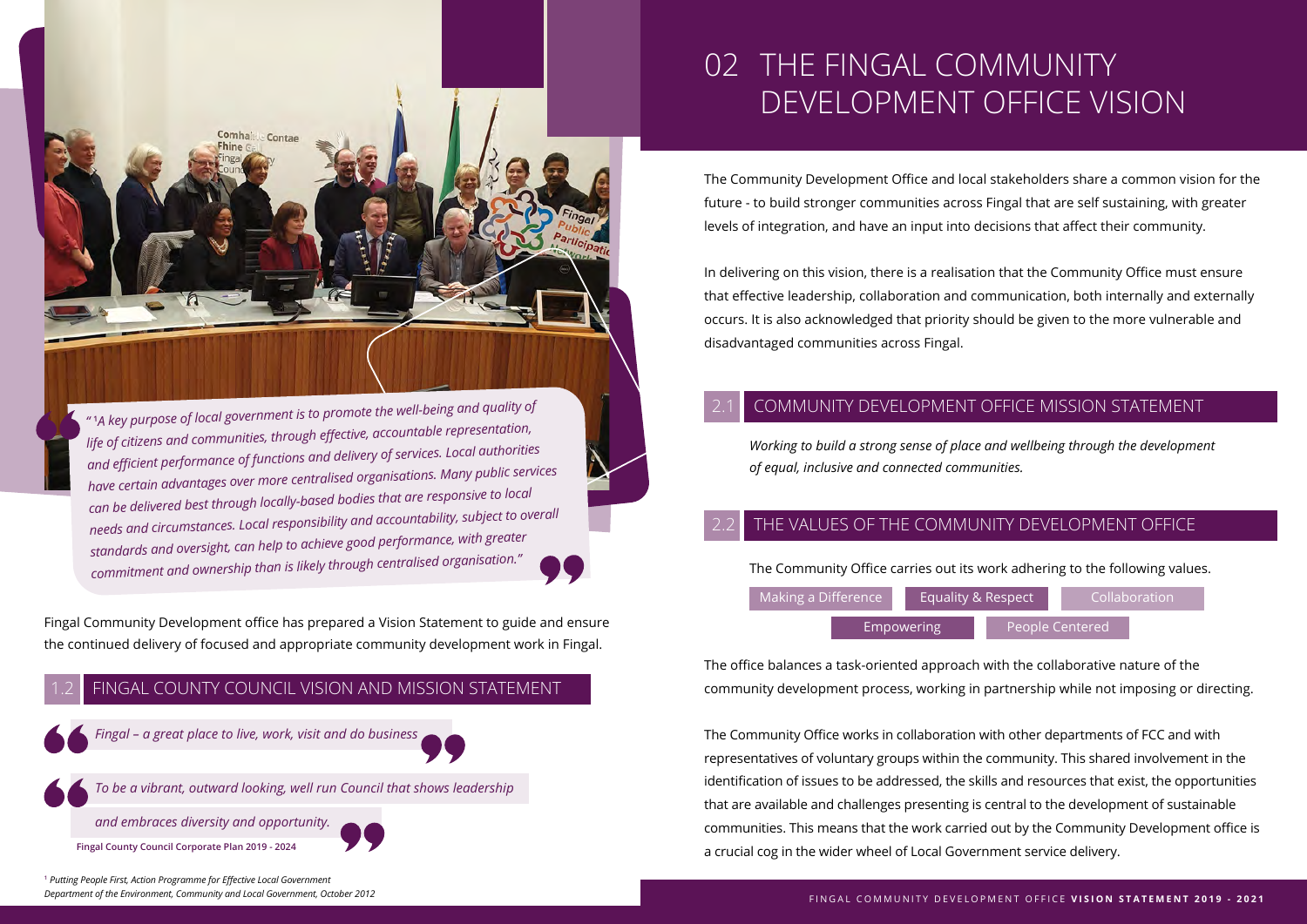





# 03 THE STRATEGIC AIMS OF THE COMMUNITY DEVELOPMENT OFFICE

#### INTERAGENCY SUPPORT

To work in collaboration with agencies to maximise service delivery and resources to communities.

#### COMMUNITY DEVELOPMENT SUPPORT

To strengthen communities and local leadership through participation, connectivity and inclusion in priority areas.

#### STRATEGIC SUPPORT

To provide leadership on the delivery of national and local directives that support the development of inclusive communities and civic engagement.

#### FACILITIES SUPPORT

To support community facilities to enhance wellbeing and meet the changing needs of communities.

#### FUNDING SUPPORT

To support communities to access a broad range of funding opportunities.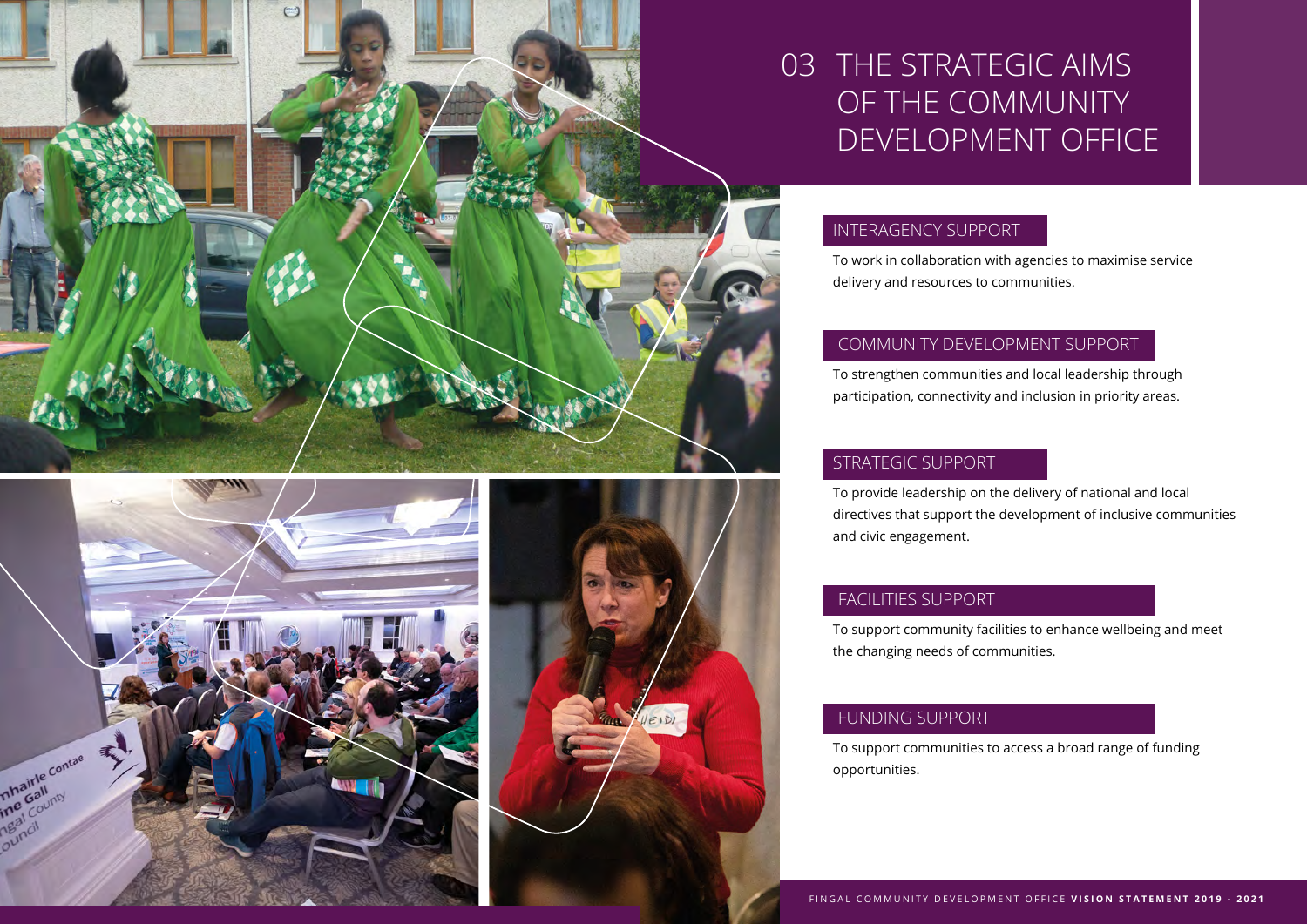### 3.1 OBJECTIVES AND GOALS

| <b>Strategic Pillar</b>                    | <b>Objectives</b>                                                                                                                                                 | <b>Short Term Goals</b>                                                                                                                                                                                                                   |  |  |
|--------------------------------------------|-------------------------------------------------------------------------------------------------------------------------------------------------------------------|-------------------------------------------------------------------------------------------------------------------------------------------------------------------------------------------------------------------------------------------|--|--|
| Interagency<br><b>Support</b>              | To work in collaboration with<br>agencies to maximise service<br>delivery and resources to<br>communities.                                                        | • To represent the interests of<br>FCC and CDO<br>· To demonstrate leadership in<br>developing interagency solutions                                                                                                                      |  |  |
| Community<br>Development<br><b>Support</b> | To strengthen communities<br>and local leadership through<br>participation, connectivity and<br>inclusion in priority areas.                                      | • Building capacity of community leaders<br>· Support development of<br>community initiatives<br>• Support the development of<br>community groups                                                                                         |  |  |
| <b>Strategic</b><br><b>Support</b>         | To provide leadership on<br>the delivery of national and<br>local directives that support<br>the development of inclusive<br>communities and civic<br>engagement. | • Support and develop participatory<br>structures and targeted Initiatives in<br>line with national objectives<br>• Support and develop projects and<br>initiatives to meet Council objectives                                            |  |  |
| <b>Facilities</b><br><b>Support</b>        | To support community<br>facilities to enhance wellbeing<br>and meet the changing needs<br>of communities.                                                         | • Develop & improve community facilities<br>• Support the development of the<br>community facilities network<br>Develop suitable structures to manage<br>×.<br>Council community facilities                                               |  |  |
| <b>Funding</b><br><b>Support</b>           | To support communities<br>to access a broad range of<br>funding opportunities.                                                                                    | • Develop and manage Community<br>Development Office funding initiatives<br>· Support Council led funding initiatives<br>· Support national funding initiatives<br>• Promote good standards of financial<br>governance and accountability |  |  |

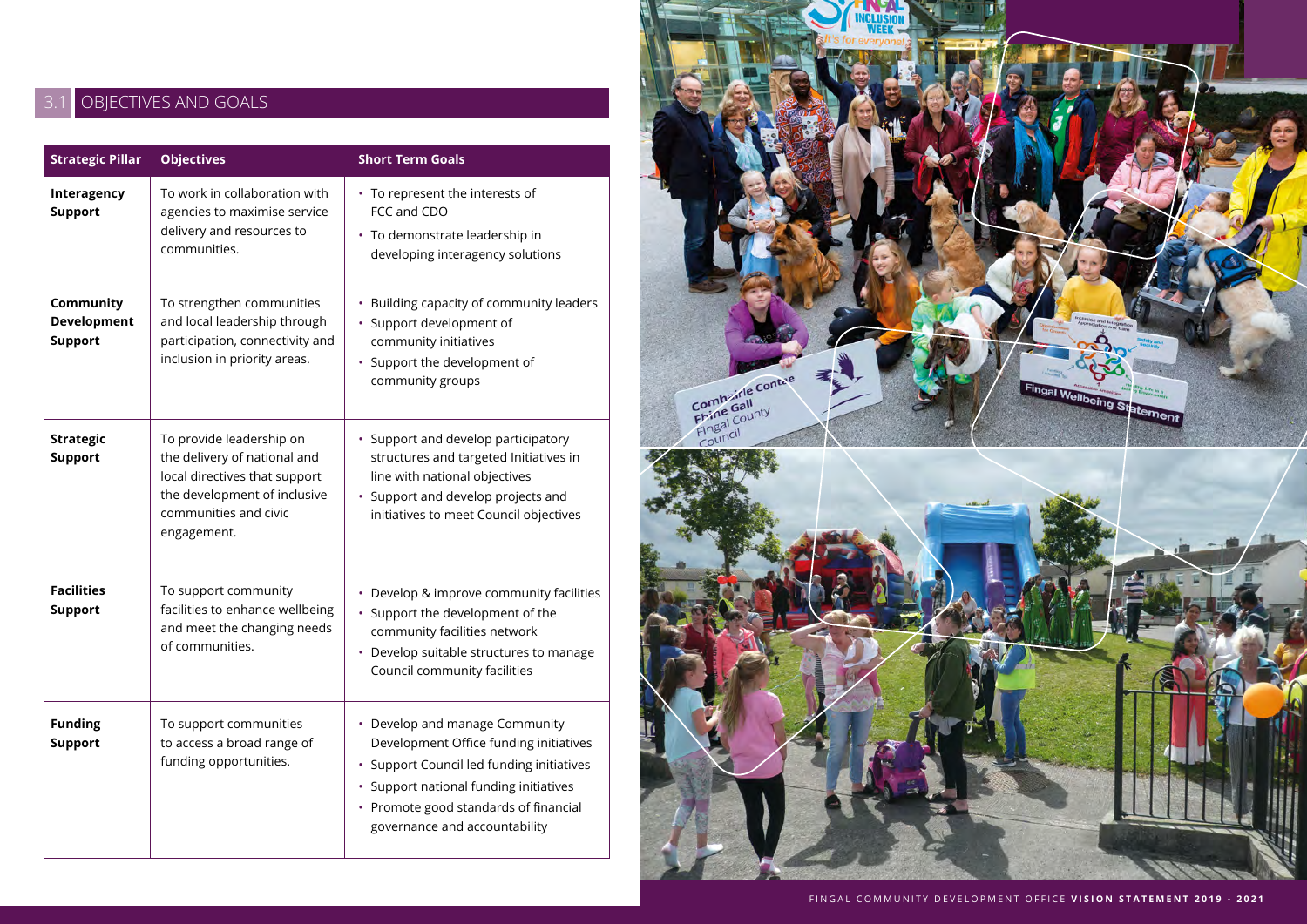# 04 IMPLEMENTATION

The implementation of the objectives outlined in this document will be carried forward through the Community Development Office's operational plans for 2020/21.



# 05 ACKNOWLEDGEMENTS

This document acknowledges the effort and hard work of the Community Office staff and the many stakeholders who work tirelessly to meet the needs and address the challenges in our communities. Their continued efforts and commitment were evident in the preparation of this vision statement.



**Margaret Mead**